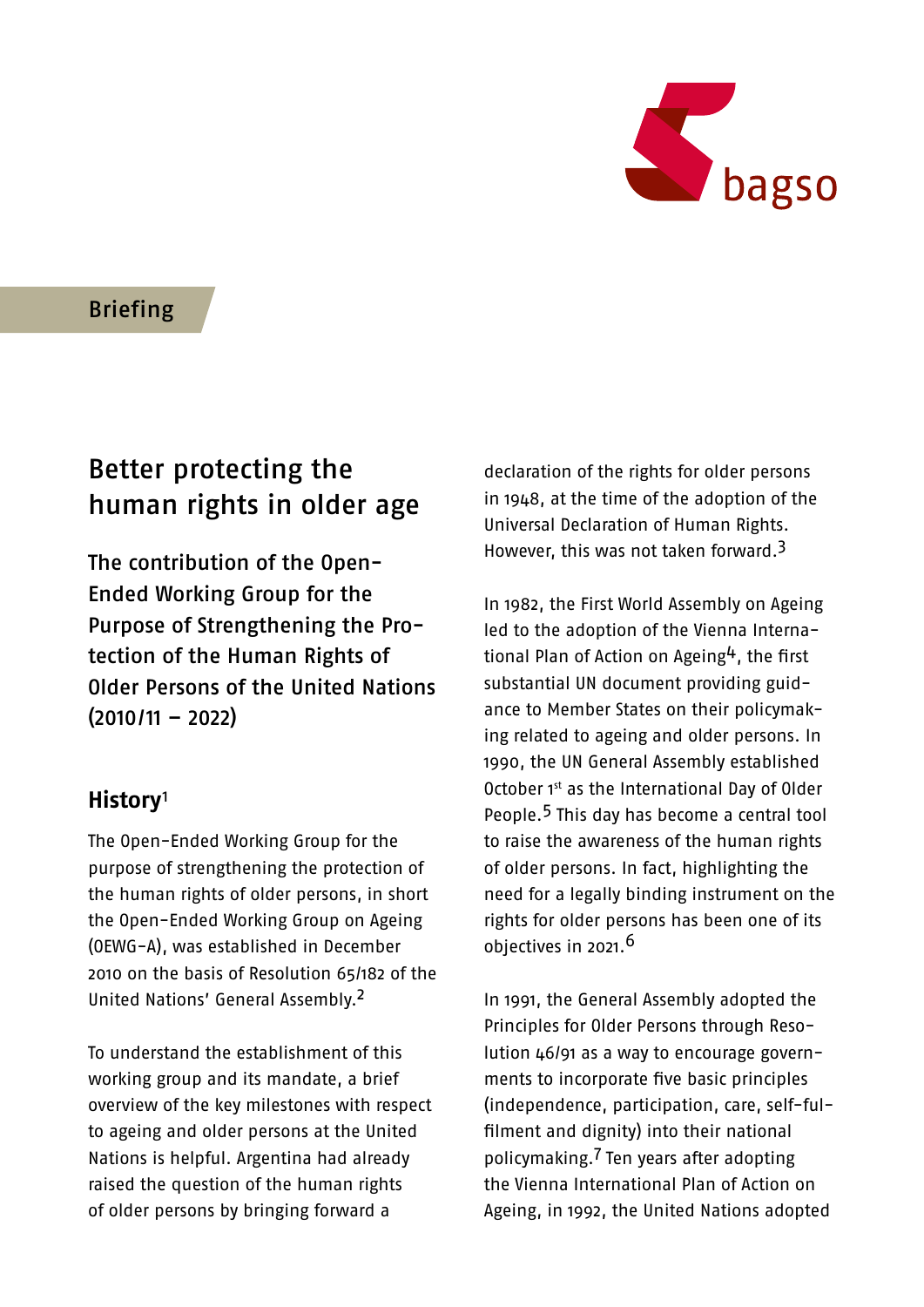the Proclamation on Ageing  $8$  by which it decided to observe the year 1999 as the International Year of Older Persons (Resolution  $\mu$  $7/5$ ).

Another ten years later, in 2002, the international community met again to discuss ageing issues at the Second World Assembly on Ageing in Madrid. The resulting Political Declaration and Madrid International Plan of Action on Ageing (MIPAA) was endorsed by the General Assembly in its Resolution 57/167 in 2002.<sup>9</sup> The Action Plan recognised that population ageing is an important issue for both more and less developed regions of the world, in contrast to the first Action Plan of 1982, which focussed solely on more developed countries.

During the following years, MIPAA guided the discussions around ageing and older persons at the United Nations and served as a guiding document for regional and national policymaking worldwide. Regional Implementation Strategies (RIS) as well as national action plans were developed and their implementation has been reviewed and appraised since then on a regular basis.

These action plans and initiatives by the United Nations are important milestones to better the lives of older persons worldwide. Soon, though, it was recognised that a reliance on these non-binding instruments does not sufficiently protect the human rights of older persons. Within this context, the General Assembly called on the Secretary-General in Resolution 63/151 in 2008 to report on the implementation of the Resolution's recommendations in order to advance the implementation of MIPAA.[10](#page-15-0)

In his report (A/64/7), the Secretary-General concluded that the human rights of older people have not been adequately promoted or protected. Further, the Human Rights Council looked into the human rights of older persons in 2009 by discussing a working paper on "The necessity of a human rights approach and effective United Nations mechanism for the human rights of the older person"[.11](#page-15-0) This working paper highlighted the importance of conducting a full study on discrimination in the context of the human rights of older persons having regard to the establishment of an international convention on the human rights of older persons.

A report by the Secretary-General (A/65/157), presented in 2009, addresses the shift towards a human-rights perspective and the call for a comprehensive international instrument to protect the rights of older persons by civil society and the wider public.<sup>12</sup> This was reinforced by another report (A/65/158) of the Secretary-General on the implementation of MIPAA in the same year. In this report, he recommended that attention be given to empowering older persons and promoting their rights.<sup>13</sup>

The reports were noted by the General Assembly in Resolution 65/182 in December 2010.[14](#page-15-0) It contains the decision to establish an open-ended working group "for the purpose of strengthening the protection of the human rights of older persons by considering the existing international framework of the human rights of older persons and identifying possible gaps and how best to address them, including by considering, as appropriate, the feasibility of further instruments and measures (…)".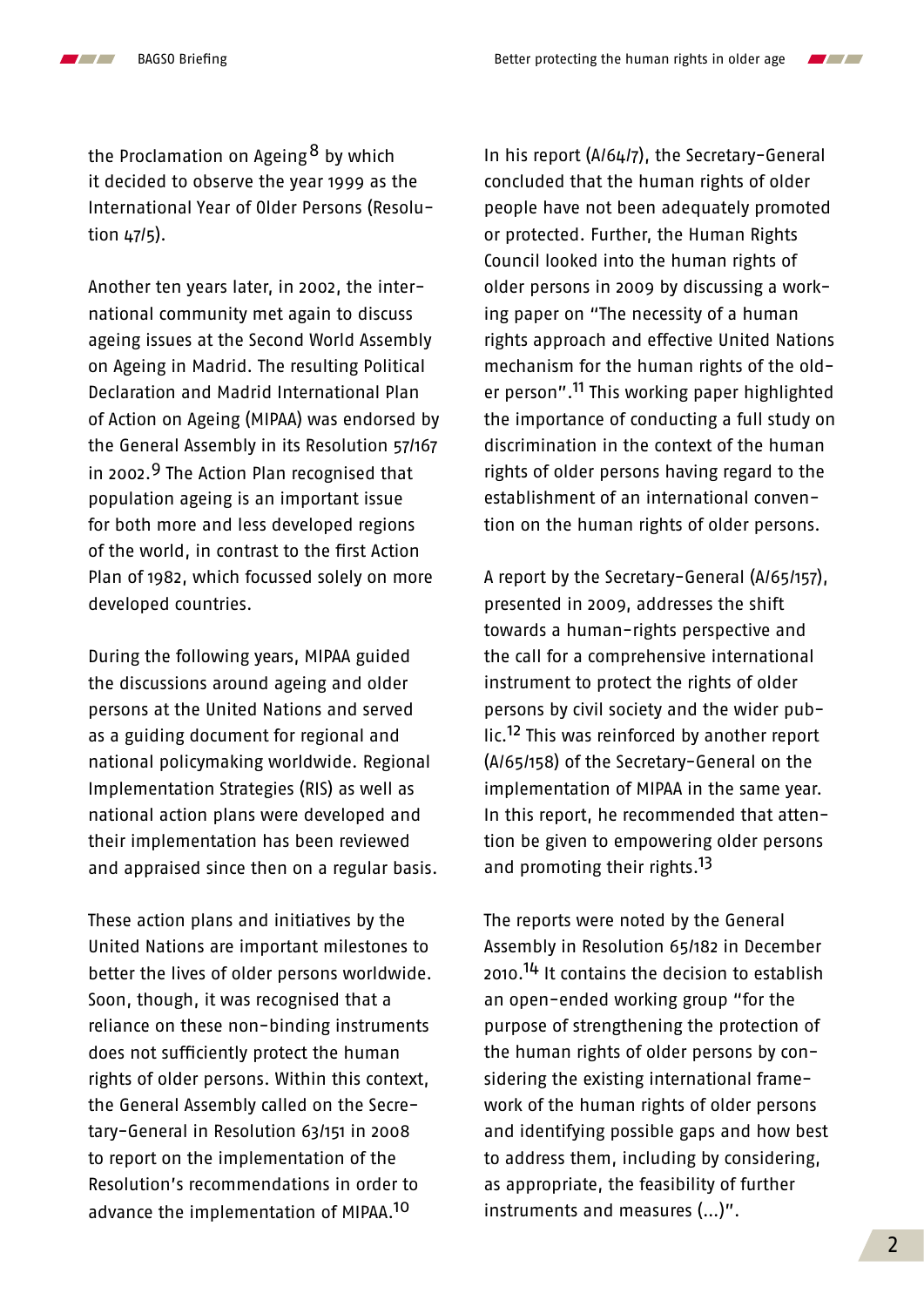



In 2010, the OEWG-A was set up "for the purpose of strengthening the protection of the human rights of older persons by considering the existing international framework of the human rights of older persons and identifying possible gaps and how best to address them, including by considering, as appropriate, the feasibility of further instruments and measures, and requests the Secretary-General to provide all necessary support within existing resources for the duration of its mandate".

In 2012, the General Assembly extended the mandate of the OEWG-A through Resolution 67/139 to consider and report on what should go into a new international legal instrument on older persons' rights.

#### **The work of the OEWG-A over the years**

Since 2011, Member States, relevant bodies and organisations of the UN system as well as intergovernmental and non-governmental organisations have been invited to contribute to the work of the OEWG-A.

At the annual sessions, panel discussions take place to discuss issues around ageing and older persons. The reports of the sessions include a summary of the Chair of the OEWG-A. There have been attempts, especially at the  $9<sup>th</sup>$  session in 2018, to conclude the sessions with concrete outcomes reflected in agreed conclusions or decisions. In 2019, a Resolution by the UN General Assembly encouraged Member States to consider at each session the adoption of "intergovernmentally negotiated recommendations to be presented for consideration by the General Assembly" (Resolution 74/125).[15](#page-15-0) Such recommendations would allow the OEWG-A to agree on key elements and take stock of concrete progress after each session. So far, however, there has been opposition by some Member States to have such a negotiated text after each session.

The work of the OEWG-A is coordinated by a Chair and the Bureau consisting of representatives of all major UN regions. The UN Programme on Ageing Unit of UN DESA and the Office of the High Commissioner on Human Rights (OHCHR) support with the organisation of the yearly sessions – especially by preparing synthesis reports of written inputs.

In 2013, the OEWG-A discussed possible main elements for an international legal instrument, proposed by Member States, civil society organisations and organisations of the UN in response to a request by the General Assembly (Resolution 67/139 of 2012).<sup>16</sup> However, no agreement on these elements was reached.

In 2016, the OEWG-A decided – as requested by Germany – to also invite national human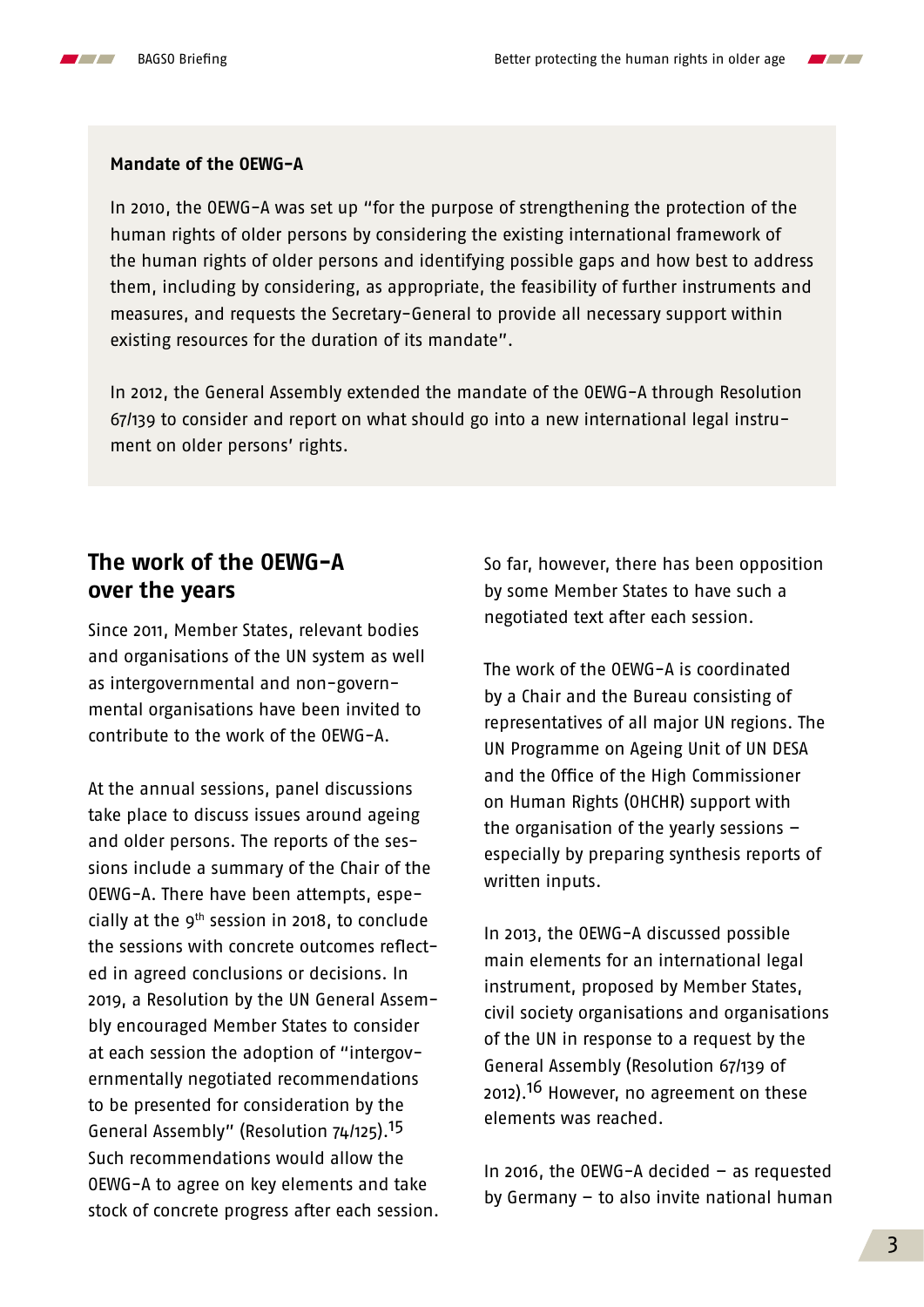

 $\mathcal{L}$ 

rights institutes (NHRIs) to participate in the discussions. NHRIs are responsible for monitoring the human rights situation, reviewing legislation, carrying out applied research and providing education on human rights. NHRIs can also introduce international debates into the domestic domain and make them more tangible for both the government and the population. They also serve as advisory bodies to governments and can have a similar role as civil society organisations in advocating for a better protection of human rights.

At the same session, the Chair listed 14 issues/focus areas, suggested by civil society, that need to be addressed by the international community in the discussions of the OEWG-A. At each session of the OEWG-A, two of the issues are discussed in depth, based on written inputs by Member States, NGOs and NHRIs.

At the following session in 2017, it was decided that, in addition to substantive inputs on two issues per session, normative content for the development of a possible international standard on protection of the rights of older people would also be requested. This means that in one year, the OEWG-A discusses the challenges and the state of the art in terms of existing protections, and in the following year, how these existing protections can be broadened in a new instrument by suggesting specific elements of rights. Since 2019, the OEWG-A discusses at each session two focus areas as

well as inputs on normative elements on the focus areas of the previous year.

In 2020, the OEWG-A did not take place due to the COVID-19 pandemic. The UN General Assembly, however, did encourage Member States again to consider intergovernmentally negotiated recommendations. The OEWG-A reconvened in 2021 with its 11<sup>th</sup> Session in a hybrid format. Only the opening and closing panels took place at the Headquarters of the United Nations in New York with the allowance of online participation. All other sessions were convened in a virtual format only and transmitted via UN WebTV.

The 12<sup>th</sup> session of the OEWG-A took place at the United Nations in New York in April 2022. A virtual participation was also possible. At this session, Argentina made the proposal to create an informal cross-regional core group, which should prepare a draft decision to be submitted for consideration of the OEWG-A in its next session, to establish a formal intersessional Working Group. Objective of this Working Group would be to prepare and present a draft text determining the main gaps. This would be the basis for the further negotiations of instruments and measures to close these gaps, by Member States and Observers in the OEWG-A. The proposal made by Argentina was supported by many Member States. Austria, Germany, Italy, Slovakia and Slovenia have also expressed their support and interest in participating in the informal core group.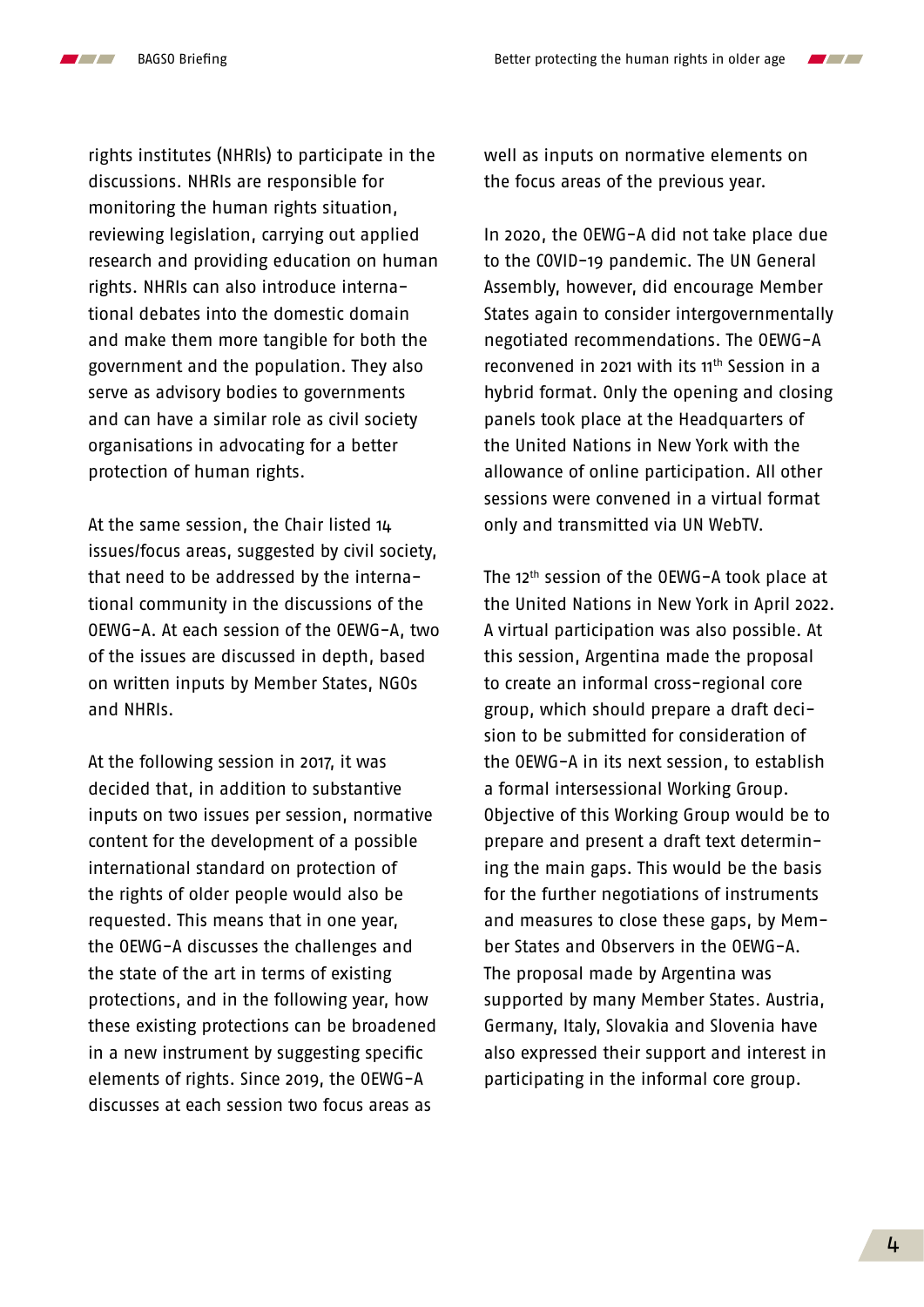



# **Focus areas since 2017**

| <b>Year / Session</b>                                | <b>Focus area (Substantive input)</b>                                                                       | <b>Normative elements</b>                                                                                                                          |
|------------------------------------------------------|-------------------------------------------------------------------------------------------------------------|----------------------------------------------------------------------------------------------------------------------------------------------------|
| The list of 14 focus areas was decided upon in 2016. |                                                                                                             |                                                                                                                                                    |
| 2017 / 8 <sup>th</sup> Session                       | Equality and<br>non-discrimination<br>Violence, neglect and abuse                                           | The discussion of normative<br>elements was decided upon in<br>2017.                                                                               |
| 2018 / 9 <sup>th</sup> Session                       | Autonomy and independence<br>Long-term and palliative care                                                  | Equality and<br>non-discrimination<br>Violence, neglect and abuse<br>(only addressed in a compila-<br>tion working document by the<br>Secretariat) |
| 2019 / 10 <sup>th</sup> Session                      | Social protection and social<br>security<br>Education, training, lifelong<br>learning and capacity building | Autonomy and independence<br>Long-term and palliative care                                                                                         |
| 2021 / 11 <sup>th</sup> Session                      | Right to work and access to the<br>labour market<br>Access to justice                                       | Social protection and social<br>security<br>Education, training, lifelong<br>learning and capacity building                                        |
| 2022 / 12 <sup>th</sup> Session                      | Economic security<br>Contribution of older persons<br>to sustainable development                            | Right to work and access to the<br>labour market<br>Access to justice                                                                              |

#### **Focus areas for 2023 and beyond**

- Four focus areas: accessibility; infrastructure and habitat (transport, housing and access); right to health and access to health services; participation in the public life and in decision-making processes
- Normative elements: the focus areas of the  $12<sup>th</sup>$  session and the four not-yet discussed focus areas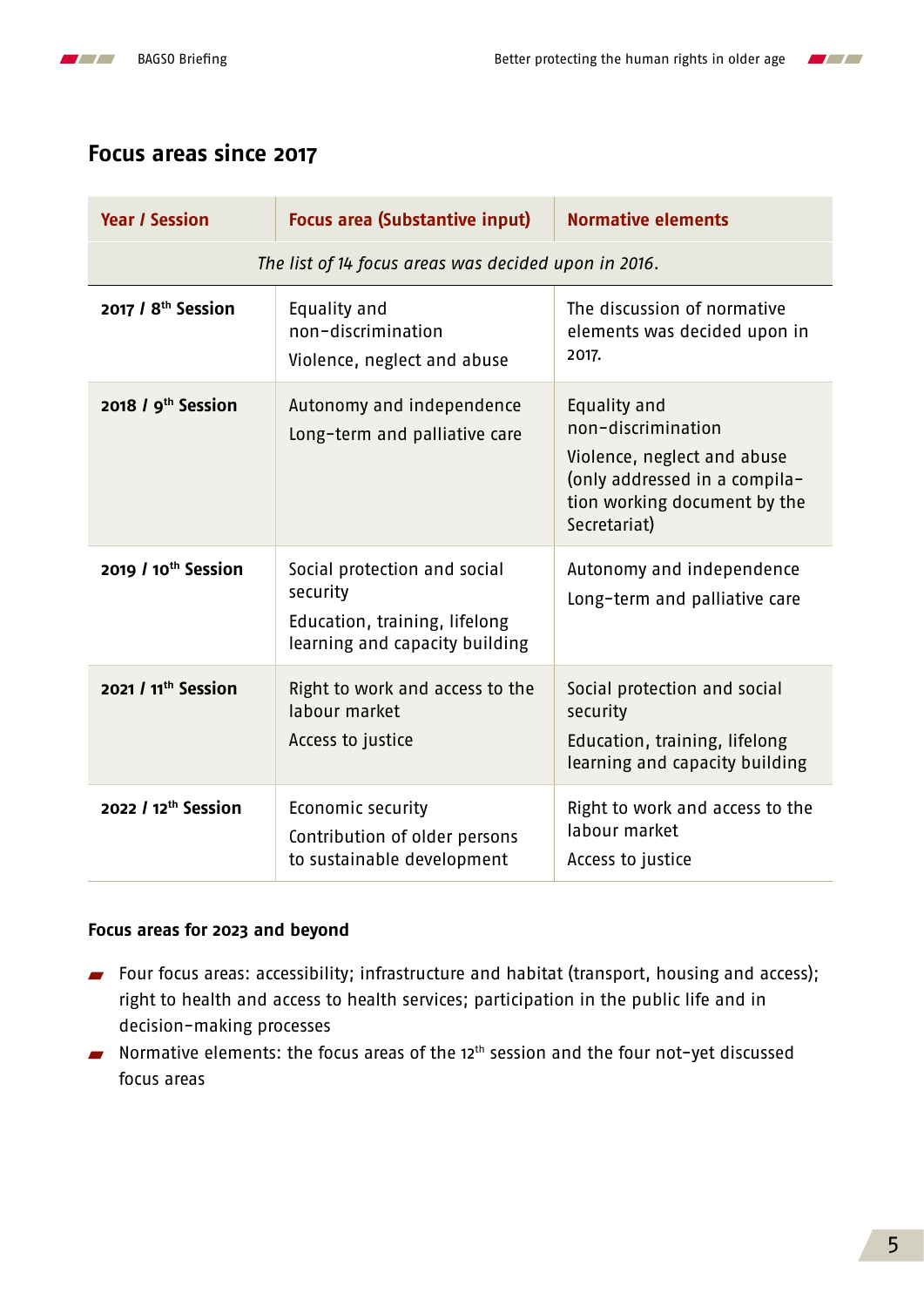$\overline{\phantom{a}}$ 

# **Civil society participation**

Since its inception, non-governmental organisations have been invited to participate in the OEWG-A. NGOs with consultative status to the Economic and Social Council of the UN (ECOSOC) are directly entitled to participate. NGOs without ECOSOC status can apply for accreditation during a time window before each session of the OEWG-A.

Civil society organisations can participate in the discussions by:

- $\blacksquare$  Submitting written inputs to the guiding questions (both substantive content on the focus areas of each session and content on normative elements of the previous session's focus areas)
- $\blacksquare$  Submitting written statements on the different agenda items of each session
- Delivering oral statements during the sessions
- **Organising officially recognised side** events taking place around the time of the OEWG-A

In addition, representatives of civil society are selected to participate as panellists, moderators or keynote speakers, and, in some countries, to be on official delegations of Member States. The participation of civil society organisations had increased over the years, with an increasing number of NGOs applying for accreditation.

Over the years, civil society organisations and NHRIs have joined forces to raise awareness of the urgency of having a UN Convention on the rights of older persons. Besides the active participation in the sessions, civil society organisations seek

to influence national governments both in capitals as well as via the Permanent Missions of Member States at the UN in New York and Geneva. The NGO Committee on Ageing in New York, for instance, sets up meetings with representatives of Member States' missions at the UN and organises side events and other public meetings to bring the voice of older persons to the discussions and show the need for an international legal instrument to promote and protect the rights and dignity of older persons. Moreover, civil society organisations all around the world mobilise and advocate for the rights of older persons by contacting government representatives about the OEWG-A and the need for a Convention, raising public awareness and seeking support by other influential stakeholders.

At the time of the establishment of the OEWG-A, civil society organisations of international outreach set up the Global Alliance for the Rights of Older People (GAROP) out of the need to strengthen the rights and voice of older people globally.<sup>17</sup> It started with nine founding member organisations and is now a network of over 390 organisations from over 80 countries. GAROP supports and enhances civil society's engagement on the need for a new international instrument on the rights of older persons at national, regional and international levels. It provides information on recent developments around the OEWG-A, resources on the human rights of older people and tools for the adaptation at national and regional level.

To increase the pressure, GAROP initiated the global Age With Rights Campaign in 2021[.18](#page-15-0) The Campaign is a way of raising public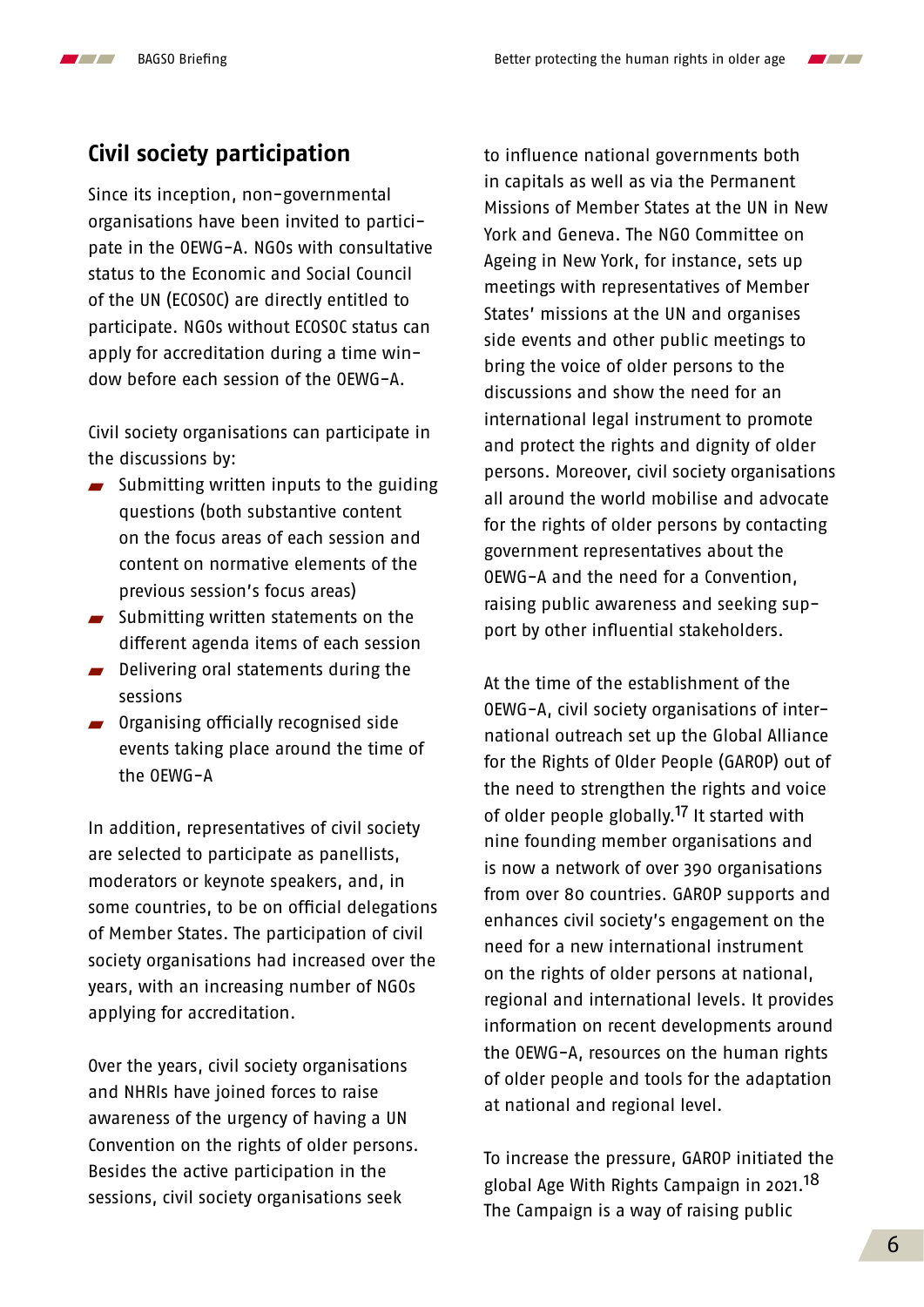

awareness at local, national and global levels during the intersessional period, i.e. the time between two sessions of the OEWG-A, and influencing the positioning of Member States. In March 2022, GAROP organised a Global Rally with campaign actions taking place in over 30 countries across the globe, reaching over 1.2 million people worldwide. GAROP member organisations and other civil society organisations, including several human rights organisations such as Amnesty International and Human Rights Watch, as well as NHRIs supported the Global Rally.

In the last years, civil society has increasingly collaborated with NHRIs, also facilitated by the Working Group on Ageing of the Global Alliance of National Human Rights Institutions (GANHRI).<sup>19</sup> Similarly, at European level, the Core Group on the Rights of Older Persons has been established within the European Network of National Human Rights Institutions (ENNHRI).[20](#page-15-0) Recent examples of joint actions include an open

letter with specific recommendations for next steps to the Chair of the OEWG-A before its  $12<sup>th</sup>$  session and meetings with the Chair and the Bureau to discuss these suggestions.

Civil society organisations are getting increasingly impatient with the lack of progress in advancing the mandate of the OEWG-A. While many discussions have taken place and ample evidence on the gaps in the existing international human rights framework has been put forward, not only at the OEWG-A but also by other United Nations' bodies, to-date the OEWG-A has not been successful in capturing and holding itself to account for decisions that have been made. Civil society organisations hope that the proposal made by Argentina in 2022 will result in concrete outcomes by 2024. The participation of NGOs and NHRIs is foreseen for the proposed informal cross-regional core group.

#### **Advocating for a UN Convention on the Rights of Older Persons in Germany**

Aligned with its work at the national level and its mandate to represent the interest of older persons, BAGSO first joined the discussion on a possible extension of human rights protection for older persons in 2012. It pointed out gaps in protection in German family and social law on the one hand, and the special need for the protection of the human rights of older persons worldwide on the other.

Since then, BAGSO has advocated for a UN Convention, which would specify and substantiate universal human rights from the perspective of older people and against the background of their specific living conditions. BAGSO engages in the discussions of the OEWG-A by submitting inputs as well as written and oral statements, informs its member organisations and other interested parties about the debates and seeks to gain support for a UN Convention by policymakers at the Federal and EU levels. The Secretariat for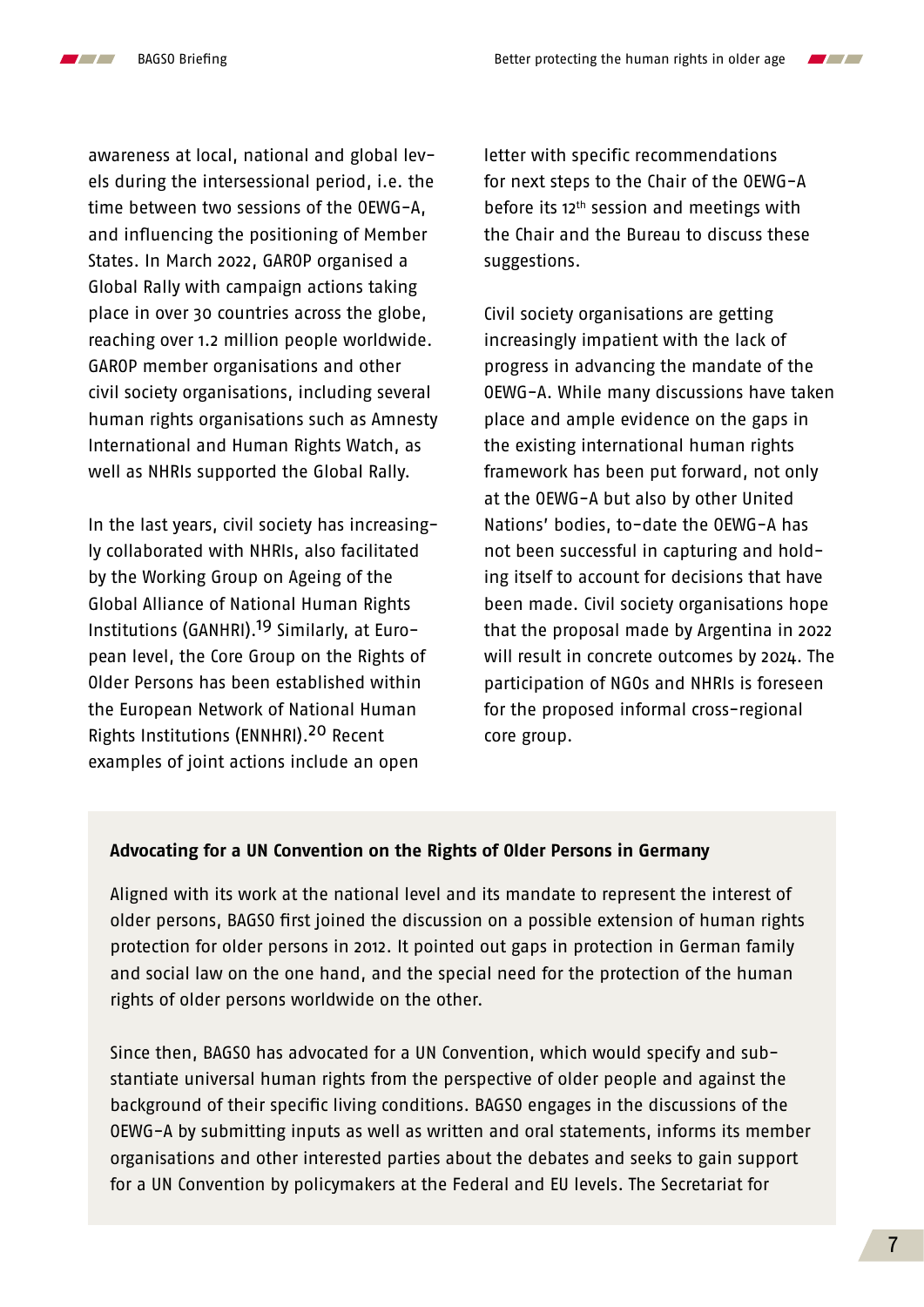

International Policy on Ageing, established with the support of the Federal Ministry for Family Affairs, Senior Citizens, Women and Youth in 2017, is responsible for overseeing international developments, networking with other civil society organisations, preparing statements and informing public opinion. The 2020 statement by BAGSO on the endorsement of a UN Convention for the Rights of Older People highlights aspects that need to be considered to safeguard the rights of older people. In March 2022, BAGSO participated in the Global Rally of the Age With Rights Campaign by organising a virtual dialogue on the right to participation, with a particular focus on the intersectionality of human rights.

The German Institute for Human Rights *(Deutsches Institut für Menschenrechte)* plays an important role in moving the discussions forward at the national level. Since 2017, the Institute has organised both briefing and debriefing meetings to discuss the two focus areas of each session and get the different stakeholder who attend the session prepared for the global exchange.<sup>21</sup> The meetings are targeted at representatives of the government, civil society and academia and are funded by the Federal Ministry for Family Affairs, Senior Citizens, Women and Youth. These meetings also serve to inform both about the situation in Germany and the international legal framework on specific rights and, after the respective sessions, about the progress, or lack thereof, in the discussions at the OEWG-A. The Institute also prepares written inputs to the OEWG-A and participates actively in the discussions by giving oral statements.

HelpAge Germany (HelpAge Deutschland), a member of BAGSO, and the Josef and Luise Kraft Foundation (Josef und Luise Kraft Stiftung) have also joined GAROP and are taking action to advance the promotion of human rights of older persons at the national level. HelpAge Germany, for instance, organises side events at the OEWG-A, submits inputs and statements to the OEWG-A, and calls for the protection of the rights of older people, especially within humanitarian and development aid. The Kraft Foundation has a particular focus on the rights of older people living in institutions and supports projects in this area. The Kraft Foundation and Generationsbrücke Deutschland, member organisation of BAGSO, have been accredited to the OEWG-A in 2022.

Another important ally to advance the discussion is AGE Platform Europe, the European umbrella organisation of older people's organisations. Together with AGE Platform Europe, BAGSO is expanding its advocacy at EU level. In 2020, for instance, the two organisations prepared the International Online Conference on Strengthening Older People's Rights in times of digitalisation together with the German Federal Ministry for Family Affairs, Senior Citizens, Women and Youth. Another concrete advocacy action of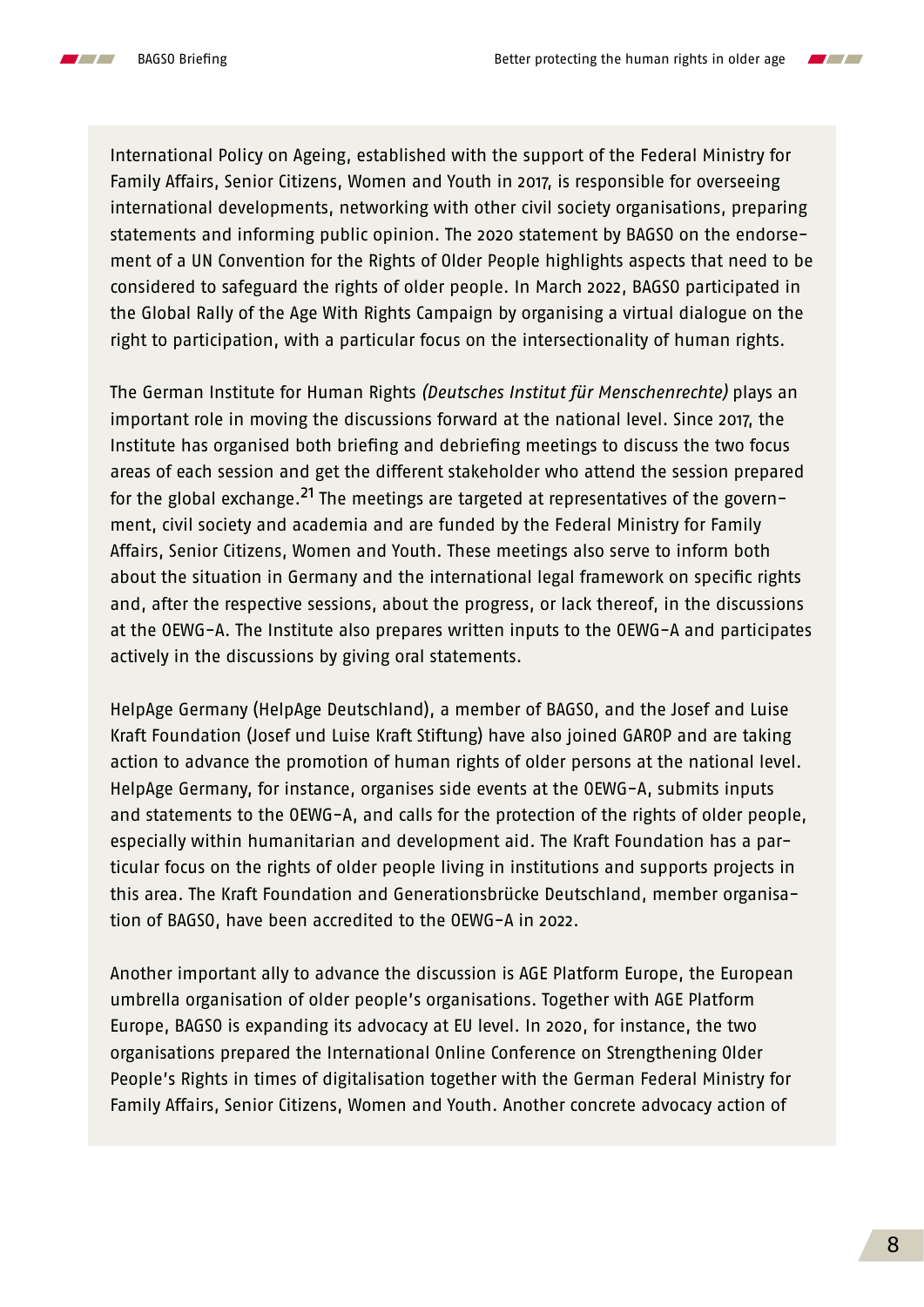$\mathcal{L}$ 

 $\blacksquare$ 

AGE Platform Europe is the "EU Leads The Rally" campaign.<sup>[22](#page-15-0)</sup> AGE Platform also closely works with other civil society organisations at EU level and develops materials and resources around the promotion of human rights in older age. Furthermore, AGE Platform Europe provides opportunities to exchange information and experiences with civil society organisations in other European countries and strategize together on the way forward, especially in influencing the position of the EU.

## **Member States' positioning**

In contrast to the joined forces of civil society organisations and NHRIs, the positioning of Member States is far more heterogeneous and sometimes difficult to capture. So far (up until 2022), 44 Member States have made statements in support of a Convention on the Rights of Older Persons in their national capacities during the OEWG-A. These are mainly from the African, Asia-Pacific and Latin America and Caribbean region groups[.23](#page-15-0) Austria and Slovenia are the only EU countries that have made official statements in favour of a Convention. Other countries, like Germany, have individually recognised the importance of discussing gaps and possible solutions to closing them.

A good number of EU countries co-sponsored a substantive Human Rights Council Resolution in 2021 on the human rights of older persons (see below). Another positive signal came from the European Union, which in its Statement at the 60<sup>th</sup> Session of the UN Commission for Social Development in 2022 recognized normative gaps in the protection of the rights of older persons<sup>24</sup>. During the 12th session in April 2022 some Member States, that had opposed a Convention so far, like Canada and the USA, have

shown more openness for discussion. They also supported the creation of an informal cross-regional core group.

Some supportive countries joined forces as the Group of Friends of Older Persons at the UN in New York to advance the discussions and incorporate human rights of older people in other discussions at the UN.25 Representatives of Member States of this Group, which regularly comes together in New York and engages with civil society representatives, deliver statements to the OEWG-A on behalf of the whole group. In its statement to the 11<sup>th</sup> session of the OEWG-A, the Group of Friends expressed that it "stands ready to engage in substantive discussions with other Member States and all stakeholders during this session in order to reach a productive outcome and lead a step forward in the process of development of an international instrument for the protection and promotion of the Human Rights of Older Persons"[.26](#page-16-0)

Civil society organisations and NHRIs are demanding a more active participation by Member States in the debates at the OEWG-A. This was also one of the central goals of the Global Rally led by GAROP and AGE Platform Europe's campaign "EU Leads The Rally" targeting EU member states,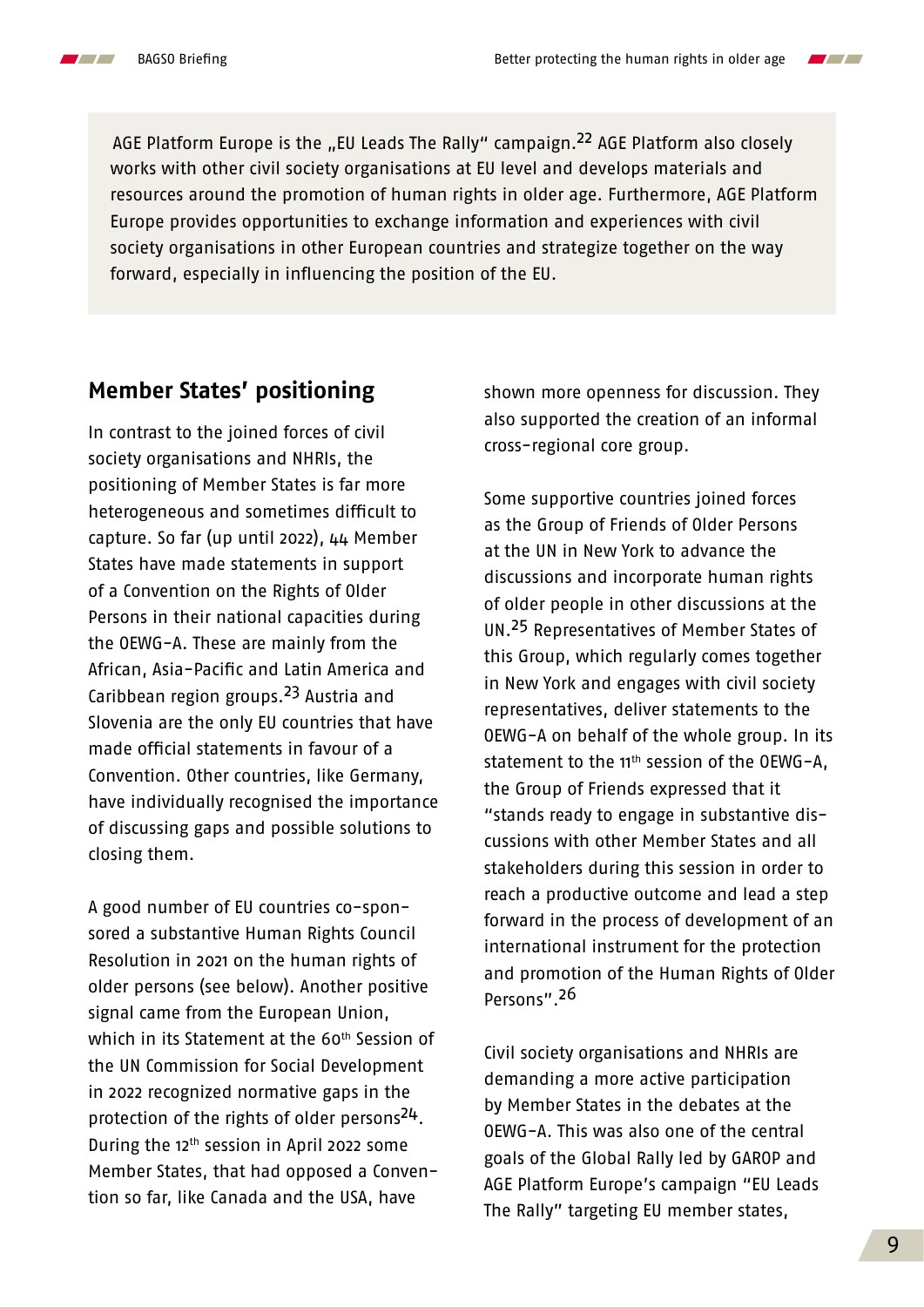following a very poor participation during the 11th session of the OEWG-A.

# **Parallel developments beyond the OEWG-A**

In addition to the debates during the annual sessions of the OEWG-A, intersessional events were held to advance the discussions in the meantime.<sup>27</sup> One example of such an international event is the International Online Conference on Strengthening Older People's Rights in times of digitalisation held during the German EU Council Presidency.<sup>28</sup> The conference was organised by the German Federal Ministry for Family Affairs, Senior Citizens, Women and Youth in collaboration with AGE Platform Europe and BAGSO in September 2020. It led to the adoption of EU Council Conclusions on human rights, participation and wellbeing of older persons<sup>[29](#page-16-0)</sup> which recognises the importance of the work of the OEWG-A, and calls for a stronger human-rights approach in EU external policymaking.

Other UN bodies also contribute to advancing towards a better protection of the rights of older people, within the OEWG-A process and beyond. The Human Rights Council of the United Nations, for instance, has adopted resolutions concerning the rights of older persons, including the recommendation to establish the mandate of the Independent Expert on the Enjoyment of All Human Rights by Older Persons. To leverage global action to improve the lives of older persons, the United Nations established the UN Decade of Healthy Ageing 2021-2030[.30](#page-16-0) The Global Report on Ageism, published in

in 2021 by the World Health Organisation (WHO), provides evidence on the scale of ageism.<sup>31</sup> The Report's aim was to promote and protect the realisation and enjoyment of human rights. It contributes to "combatting ageism" as one of the four action areas of the Decade and to the wider discussion about the advancement of the human rights of older persons.

There has also been some progress at regional level. The Organisation of American States (OAS), for instance, adopted the Inter-American Convention on Protecting the Human Rights of Older Persons in 2015, which came into force in 2021.<sup>[32](#page-16-0)</sup> The African Union adopted a Protocol to the African Charter on Human and Peoples' Rights on the rights of older persons, which has not yet come into force[.33](#page-16-0) The Council of Europe addresses the rights of older people in Article 23 of the revised European Social Charter, a pan-European treaty that guarantees fundamental social and economic rights.<sup>34</sup> However, this article does not need to be accepted when ratifying the revised European Social Charter.

The importance of protecting the rights of older persons and fighting against human rights' violations faced by older persons has become even more evident during the COVID-19 pandemic. Several high-ranking UN officials expressed their concern in relation to the risks that older people face and called for a better protection of the human rights of older persons. The UN Secretary General, for instance, issued a Policy Brief on the impact of COVID-19 on older people in 2020.[35](#page-16-0) In this Policy Brief, the Secretary General recommends the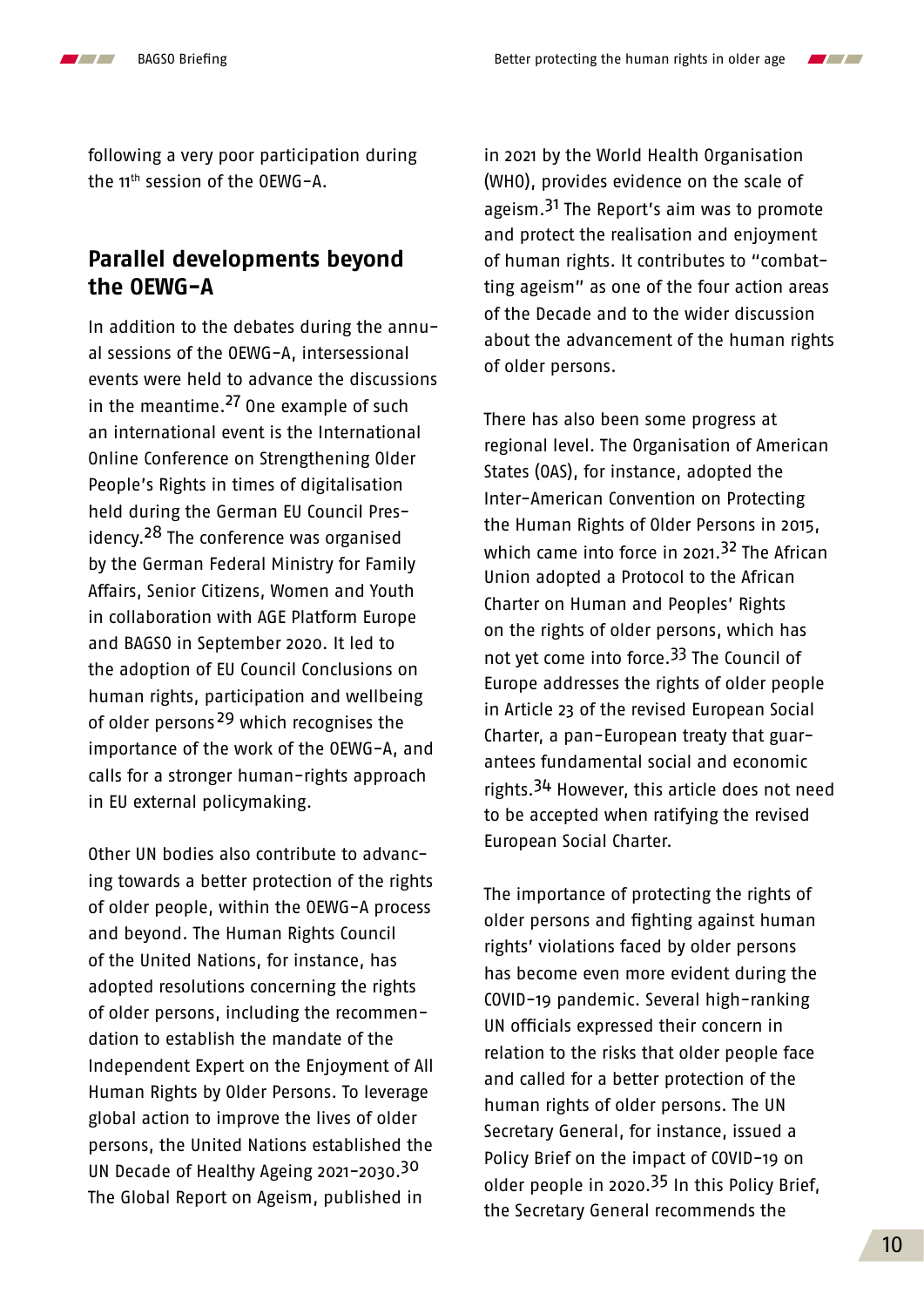$\mathcal{L}$ 

 $\blacksquare$ 

building of "stronger legal frameworks at both national and international levels to protect the human rights of older persons, including by accelerating the efforts of the General Assembly's working group to develop proposals for an international legal instrument to promote and protect the rights and dignity of older persons". This Policy Brief was followed by a supporting statement by 140 signatories, including the European Union and Germany.<sup>36</sup>

The **Office of the High Commissioner for Human Rights (OHCHR)**, which serves as secretariat to the Human Rights Council and UN treaty bodies (e.g. Convention for the Rights of People with Disabilities), contributes to the discussions about the human rights of older people. It supports the work of the OEWG-A as its secretariat together with UN DESA as well as the work of the Special Procedures. These are independent experts appointed by the Human Rights Council focusing on the human rights situations of a given country or a thematic topic. Some of these, including the Independent Expert on the Question of Human Rights and Extreme Poverty, the Special Rapporteur on the Rights of Everyone to the Enjoyment of the Highest Attainable Standard of Physical and Mental Health, and the Special Rapporteur on the Rights of Persons with Disabilities, address the human rights of older people from time to time and participate in the debates about a better protection of human rights in older age. However, older persons are not systematically considered within the UN system – neither by the Special Procedures nor by the UN treaty bodies. A UN Convention would address this problem

by providing a legally binding instrument which would enable governments to ensure that older people's rights are realised.

Within the **Universal Periodic Review**[37](#page-16-0) (UPR) process, a peer review mechanism by which all UN Member States are reviewed on their human rights performance regularly, the rights of older persons have gained more visibility over the years. For the last review cycle 2017 to 2021, 76 recommendations regarding older people's rights have been issued. For previous cycles, the UPR database[38](#page-16-0) did not even include a category to specifically filter for recommendations regarding older people.

In 2012, the then **High Commissioner for Human Rights** pointed towards gaps within the existing international human rights framework in her annual report to the Economic and Social Council (ECOSOC) of the United Nations. She further recommended creating a new special procedures mandate holder to focus on older people's rights. In this report, the High Commissioner concluded: "Current arrangements at the national and international level to protect the human rights of older persons are inadequate. Dedicated measures to strengthen the international protection regime for older persons are called for without further delay. Member States should explore various measures, including a new dedicated international instrument, a new special procedure mandate under the auspices of the Human Rights Council, and mainstreaming the human rights of older persons throughout existing mechanisms, policies and programmes."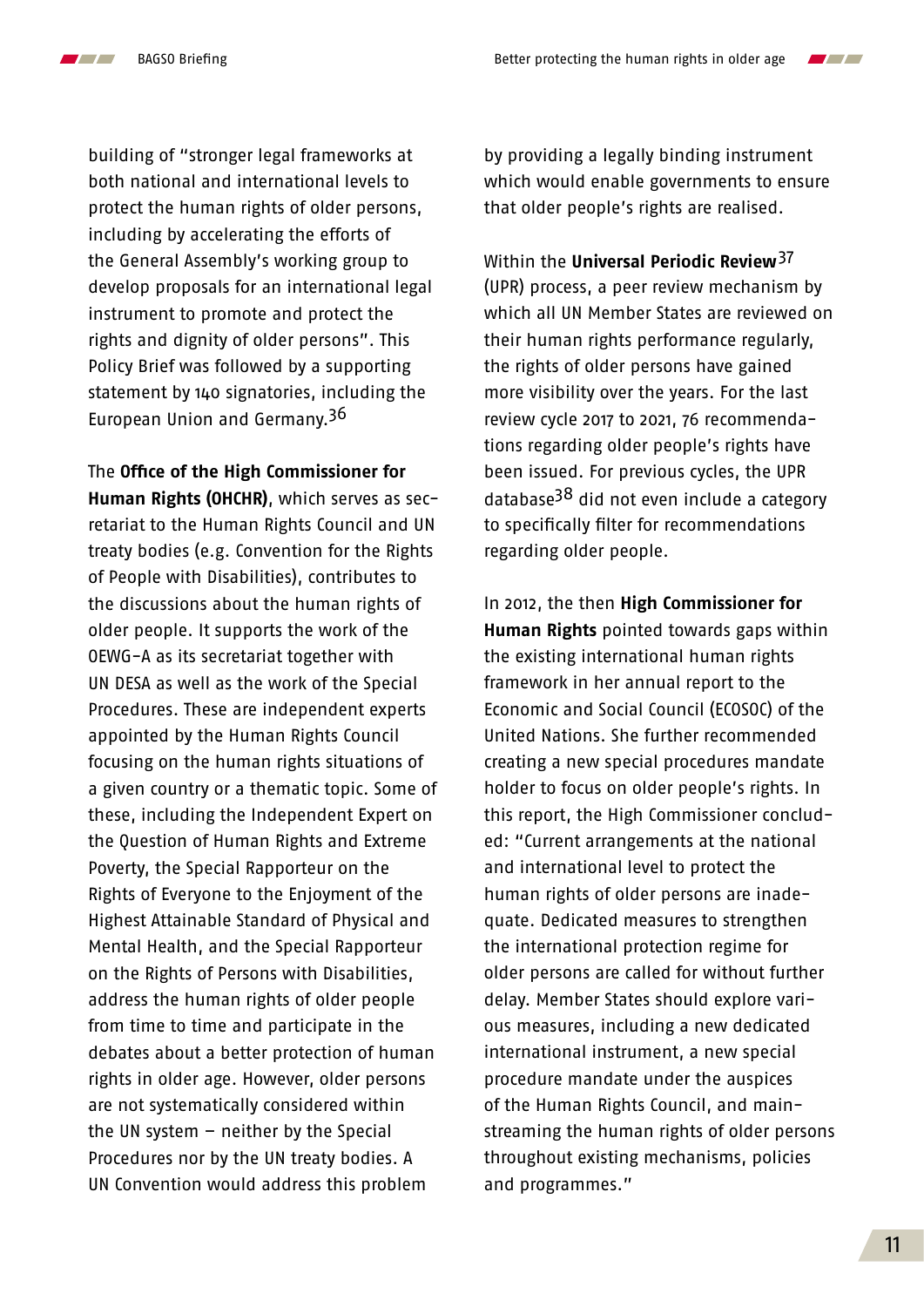Also in 2012, the Human Rights Council, recalling the establishment of the OEWG-A, requested OHCHR to organise an intersessional public consultation on the human rights of older persons.

In 2013, the Human Rights Council established the mandate of the **Independent Expert on the Enjoyment of all Human Rights by Older Persons**[39](#page-16-0) and a year later, the first Independent Expert, Dr Rosa Kornfeld-Matte of Chile, assumed her functions. The mandate of the Independent Expert is part of the Special Procedures of the Human Rights Council who examine and report back on countries or themes. The Independent Expert examines and reports on human rights of older persons, e.g. by undertaking country visits and preparing thematic reports. These thematic reports are, inter alia, informed by written inputs from civil society organisations, NHRIs, Member States, academia and other interested stakeholders. They are also intended as inputs to the work of the OEWG-A. The Independent Expert's mandate is to work in close coordination, while avoiding unnecessary duplication, with the OEWG-A, other Special Procedures and UN bodies. The Independent Expert is also responsible for communicating with Member States and other parties with regard to alleged cases of human rights violations against older people. Since 2020, Dr Claudia Mahler of Austria has held this mandate. In her work, she

continuously highlights the need for a UN Convention on the Rights of Older Persons.

In 2017, the human rights of older persons were addressed in a **Human Rights Council** resolution on the Protection of the family: role of the family in supporting the protection and promotion of human rights of older persons. In 2018, the Human Rights Council requested OHCHR to prepare a report on the activities undertaken by UN bodies that support Member States' efforts to promote and protect the human rights of older persons. This was presented to the Human Rights Council in 2019[.40](#page-16-0) Further, in 2020 the Human Rights Council called attention to the rights of older persons in the context of climate change. Subsequently, the OHCHR submitted a report on human rights of older persons and climate change, <sup>41</sup> which was discussed in a panel discussion in June 2021[.42](#page-16-0)

A substantive resolution (Resolution 48/3)<sup>[43](#page-16-0)</sup> on the human rights of older persons was adopted at the 48th Session of the **Human Rights Council** in 2021. In this Resolution, the Human Rights Council drew attention to several issues concerning older persons, including ageism and age discrimination. As concrete actions, the Human Rights Council requested the High Commissioner for Human Rights to prepare a report, also in accessible formats, on normative standards and obligations to be submitted to the  $49<sup>th</sup>$  Session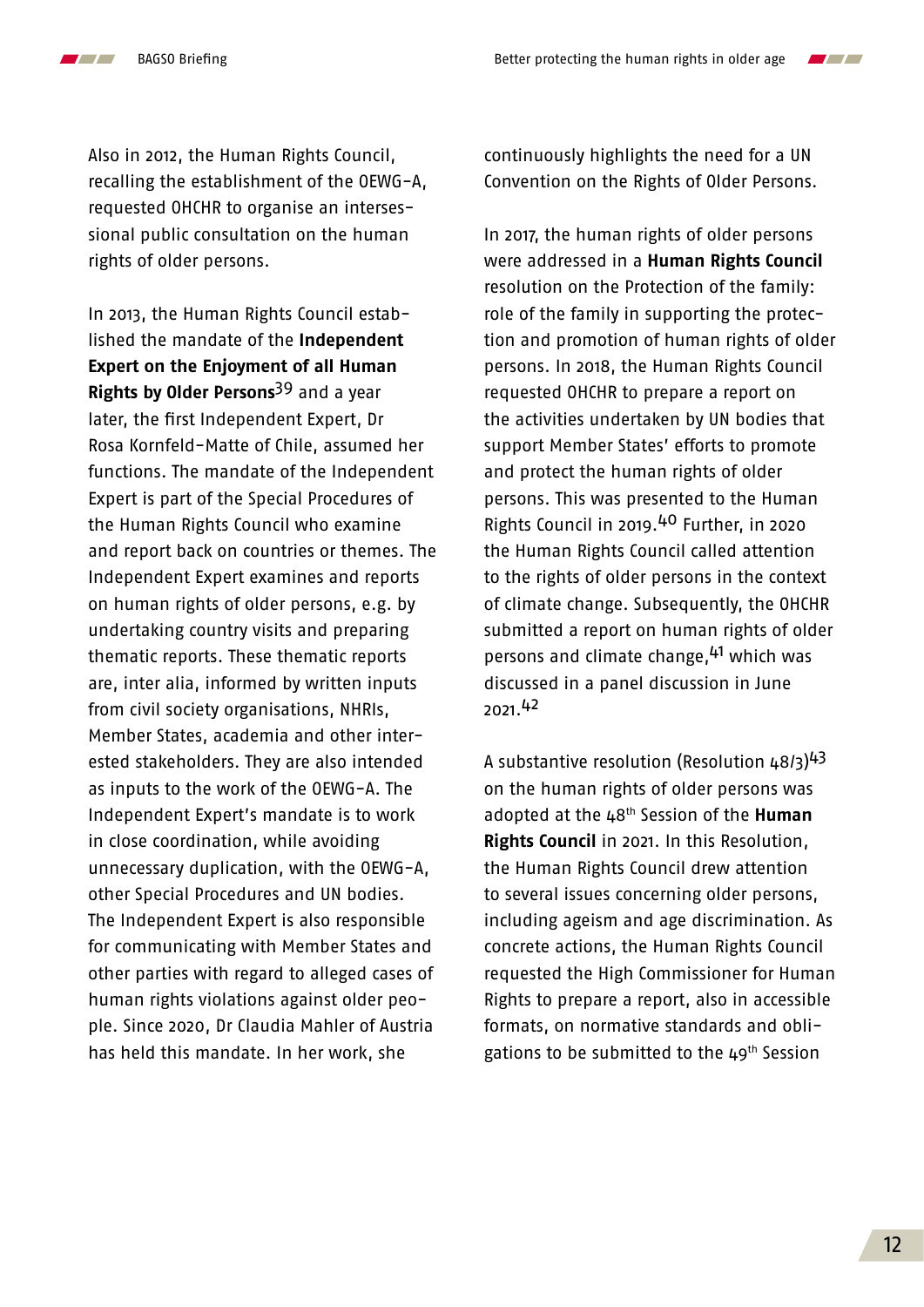

of the HRC. This report demonstrates gaps in law and practice and is a useful source for making the case for a UN Convention (see below). The Resolution further requested OHCHR to convene a multi-stakeholder meeting to discuss the report and submit a summary of the meeting with conclusions and recommendation on addressing possible gaps of international human rights law with regard to older people to the  $51<sup>st</sup>$ session of the HRC. This resolution of the Human Rights Council also took note of the

report of the Independent Expert on ageism and age discrimination<sup>44</sup> and the Policy Brief on the impact of COVID-19 on older persons issued by the UN Secretary General in 2020[.45](#page-16-0)

Overall, these developments demonstrate increased consensus within the UN system about the need for a strengthened protection of the human rights of older people and a UN Convention, and provide growing evidence of existing gaps.

#### **Reports of the Independent Expert on the enjoyment of all human rights by older persons**

Since the establishment of the mandate of the Independent Expert on the enjoyment of all human rights by older persons in 2013, the following thematic reports were submitted to the Human Rights Council in addition to the first annual report about the mandate in 2014:

- **2015: Autonomy and care of older persons**
- **2016: Comprehensive Report**
- **2017: Robots and rights: the impact of automation on the human rights of older** persons
- **2018:** Social exclusion: concepts, manifestations and the impact on the human rights of older persons
- **2019: Human rights of older persons in emergency situations**
- **2020: Human rights of older persons: The Data Gap Conundrum**
- **2021:** Ageism and age discrimination
- 2022 (Upcoming): Older persons deprived of liberty

In addition, since 2020, the Independent Expert has also reported to the General Assembly of the United Nations as requested by the Human Rights Council in 2019:

- 2020: Impact of the coronavirus disease (COVID-19) on the enjoyment of all human rights by older persons
- **2021:** The human rights of older women: the intersection between ageing and gender
- 2022 (Upcoming): Older persons and the right to adequate housing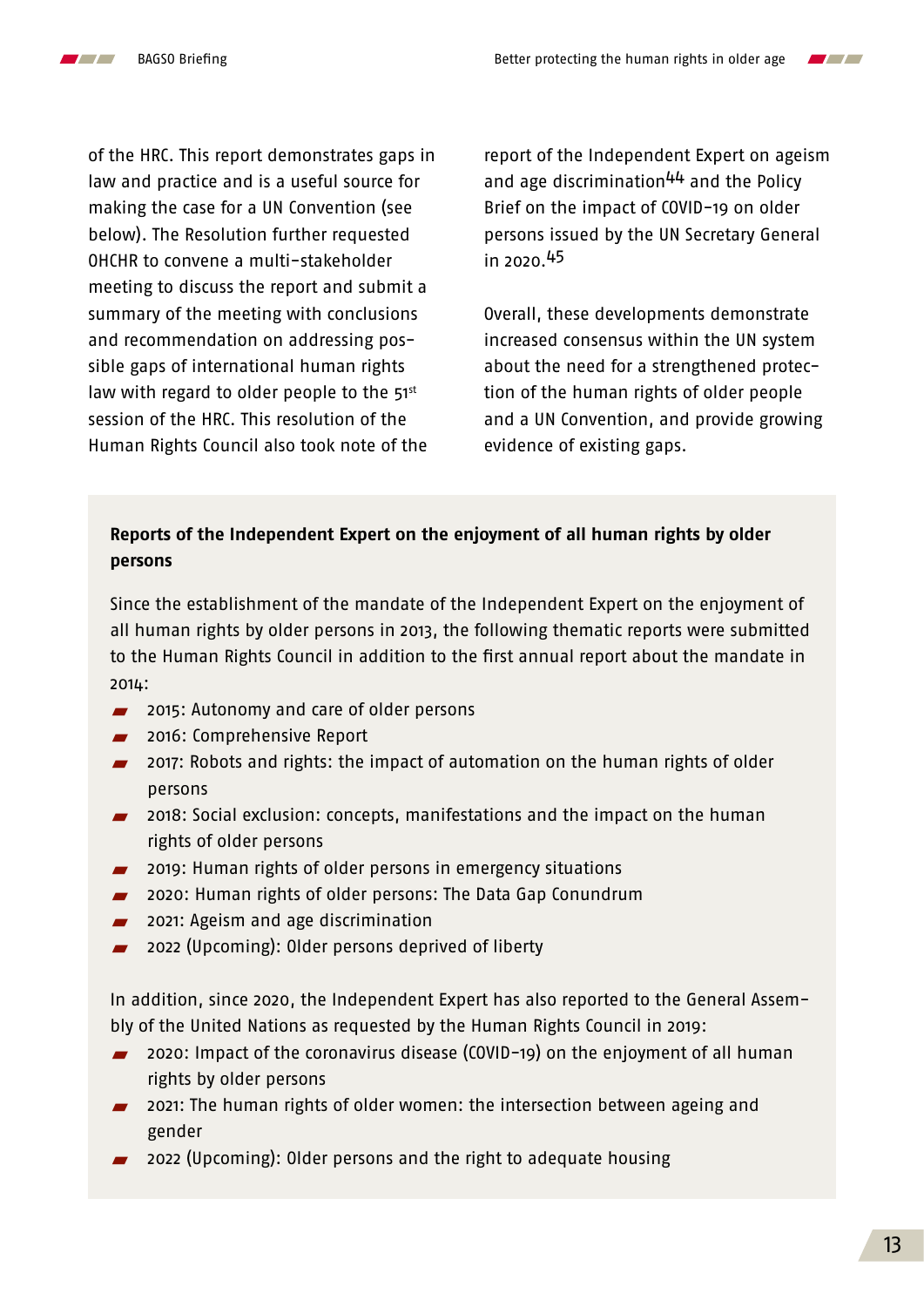

In 2021, the High Commissioner contributed a report of the analytical outcome study on the normative standards in international human rights law in relation to older persons, a follow-up study of the one undertaken in 2012, to the OEWG-A. This study concludes that the human rights of older persons in law and practice are only covered in a fragmented and inconsistent way and that a legally binding instrument is necessary to address these gaps.  $4^6$  During the 11<sup>th</sup> session of OEWG-A, Austria and Germany requested for the report to be discussed at the 12<sup>th</sup> session. This request, supported by NGOs and NHRIs, has however not been followed.

In the meantime, the report on normative standards<sup>47</sup> was submitted to the HRC at its 49<sup>th</sup> Session, pursuant to the Resolution of the Human Rights Council at its  $48<sup>th</sup>$  Session in 2021. The report's intention is to facilitate a multi-stakeholder meeting to be held in 2022, mandated in the same resolution in 2021, and to contribute, among other things, to the OEWG-A.

## **The way forward**

Since the establishment of the OEWG-A, ample evidence for the need for a legally binding instrument has been gathered by the UN system. Civil society organisations around the world have advocated for a UN Convention at national and regional level and put pressure on their governments to

support their call at the OEWG-A. A peak was reached on March 3rd of this year during the Age With Rights Global Rally, which reached more than 1.2 million people. Civil society and NHRIs have continuously engaged in the activities of the OEWG-A and in parallel discussions concerning the human rights of older people at global, regional and national levels.

There have been positive outcomes over the years, such as the recent Human Rights Council Resolution (48/3) on ageism and age discrimination. These developments demonstrate a momentum that be must supported, sustained and built on. Global crises such as the COVID-19 pandemic or the war against Ukraine have once again demonstrated the risk of human rights violations.

BAGSO, as federal association of senior citizens' organisations, hopes that all efforts put into the mandate of the OEWG-A and related processes will finally and without further delay result in the drafting and subsequent adoption of a UN Convention for the Rights of Older Persons. As GAROP expressed in its statement prepared for the 12th session: "Now is the time for action and concrete outcomes. Older people have waited and campaigned for over a decade, they cannot wait any longer." Political will and leadership are key to show that the human rights of older persons are seen as equally important.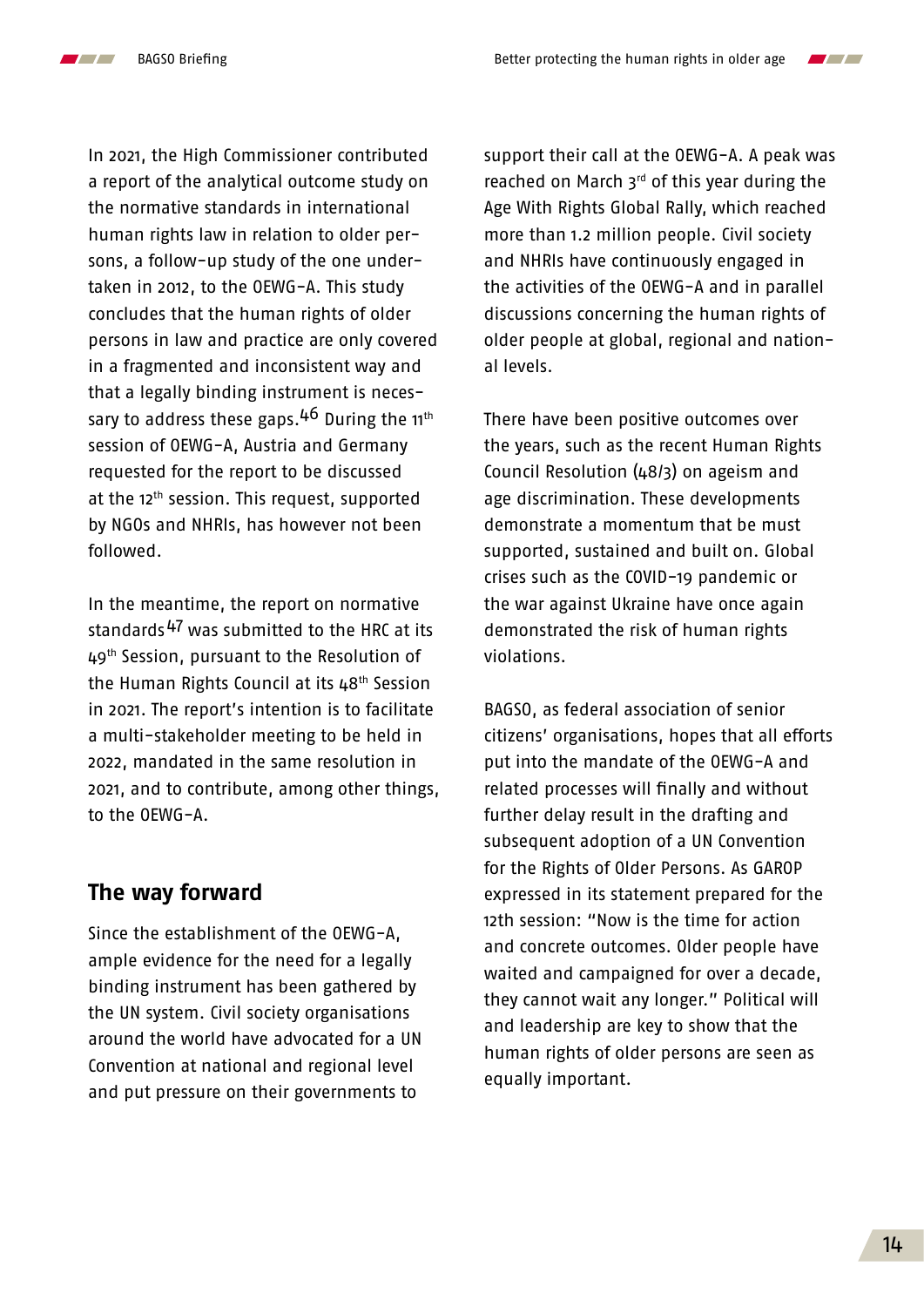



- Webpage of the OEWG-A:<https://social.un.org/ageing-working-group/index.shtml>
- Webpage on ageing by the United Nations:<https://www.un.org/development/desa/ageing/>
- Webpage of the Independent Expert on the enjoyment of all human rights by older persons:<https://www.ohchr.org/en/special-procedures/ie-older-persons>
- BAGSO Statement "Endorsing a UN Convention on the Rights of Older Persons: BAGSO calls for the worldwide promotion of the rights of older people": [https://www.bagso.de/](https://www.bagso.de/publikationen/stellungnahme/un-convention-on-the-rights-of-older-persons/) [publikationen/stellungnahme/un-convention-on-the-rights-of-older-persons/](https://www.bagso.de/publikationen/stellungnahme/un-convention-on-the-rights-of-older-persons/)
- Webpage of AGE Platform Europe on the OEWG-A: [https://www.age-platform.eu/un-open](https://www.age-platform.eu/un-open-ended-working-group-ageing-oewg)[ended-working-group-ageing-oewg](https://www.age-platform.eu/un-open-ended-working-group-ageing-oewg)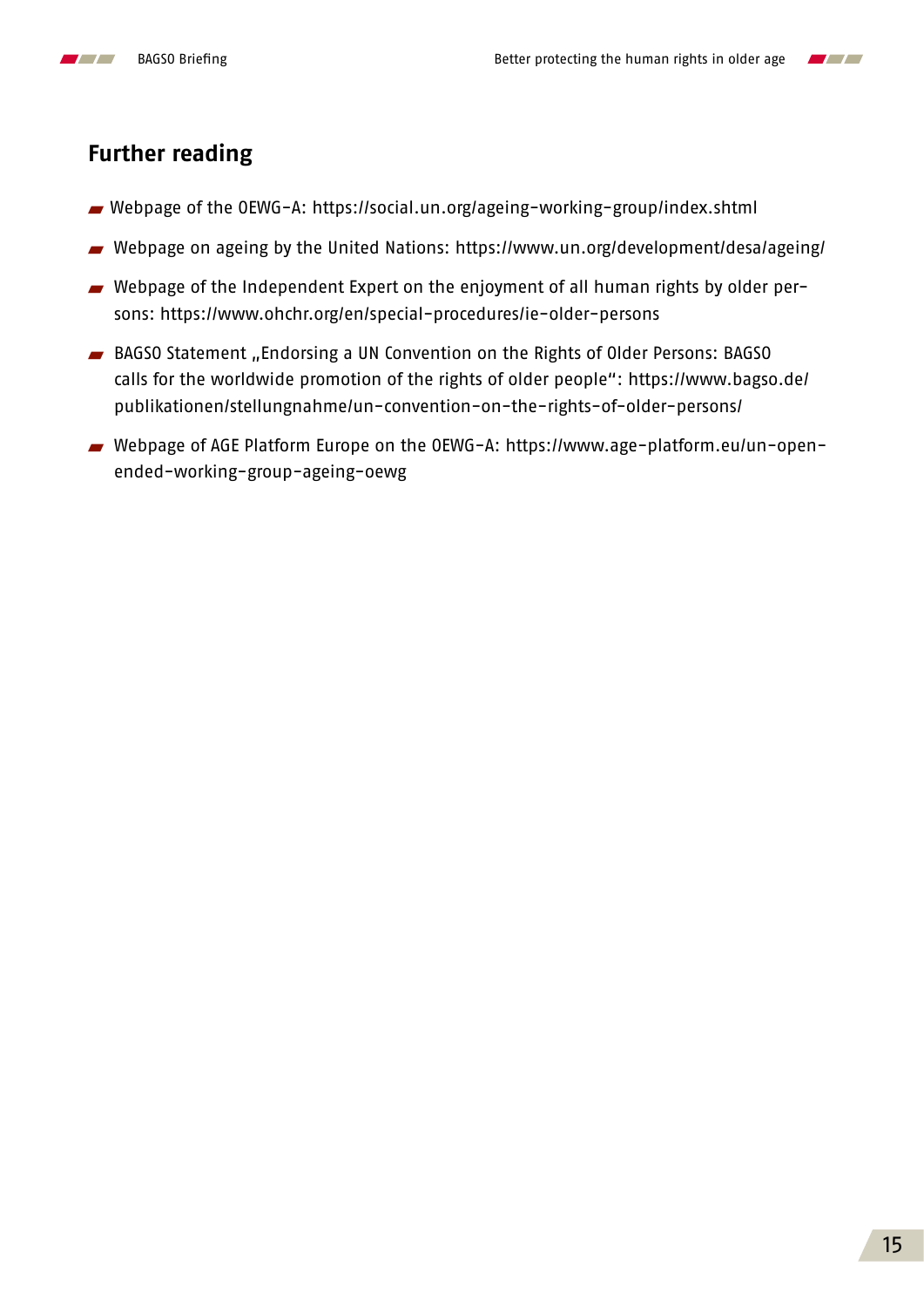<span id="page-15-0"></span>



# **Endnotes**

- Further information about the history and background on the OEWG-A can be found in a joint publication by the International Federation on Ageing and the NGO Committee on Ageing at the United Nations in NY, outlining, among others, all relevant Resolutions: [https://ifa.ngo/wp-content/](https://ifa.ngo/wp-content/uploads/2019/07/Resolutions-and-Background-OEWGA.pdf) [uploads/2019/07/Resolutions-and-Background-OEWGA.pdf](https://ifa.ngo/wp-content/uploads/2019/07/Resolutions-and-Background-OEWGA.pdf)
- [https://undocs.org/Home/Mobile?FinalSymbol=A%2FRES%2F65%2F182&Language](https://undocs.org/Home/Mobile?FinalSymbol=A%2FRES%2F65%2F182&Language=E&DeviceType=Desktop&LangRequested=False) [=E&DeviceType=Desktop&LangRequested=False](https://undocs.org/Home/Mobile?FinalSymbol=A%2FRES%2F65%2F182&Language=E&DeviceType=Desktop&LangRequested=False)
- <https://social.un.org/ageing-working-group/documents/Discurso%20Argentina%20ENG.pdf>
- <https://www.un.org/development/desa/ageing/resources/vienna-international-plan-of-action.html>
- <https://www.un.org/en/observances/older-persons-day>
- [https://www.un.org/en/observances/older-persons-day#:~:text=On%2014%20December%](https://www.un.org/en/observances/older-persons-day#:~:text=On%2014%20December%201990%2C%20the,(resolution%2045%2F106)) [201990%2C%20the,\(resolution%2045%2F106\)](https://www.un.org/en/observances/older-persons-day#:~:text=On%2014%20December%201990%2C%20the,(resolution%2045%2F106))
- [https://undocs.org/Home/Mobile?FinalSymbol=A%2FRES%2F46%2F91&Language=](https://undocs.org/Home/Mobile?FinalSymbol=A%2FRES%2F46%2F91&Language=E&DeviceType=Desktop&LangReque) [E&DeviceType=Desktop&LangRequested=False](https://undocs.org/Home/Mobile?FinalSymbol=A%2FRES%2F46%2F91&Language=E&DeviceType=Desktop&LangReque)
- <https://digitallibrary.un.org/record/155060>
- [https://www.un.org/development/desa/ageing/madrid-plan-of-action-and-its-implementation/](https://www.un.org/development/desa/ageing/madrid-plan-of-action-and-its-implementation/second-world-assembly-on-ageing-2002.html) [second-world-assembly-on-ageing-2002.html](https://www.un.org/development/desa/ageing/madrid-plan-of-action-and-its-implementation/second-world-assembly-on-ageing-2002.html)
- https://undocs.org/Home/Mobile?FinalSymbol=A%2FRES%2F63%2F151&Language= E&DeviceType=Desktop&LangRequested=False
- <https://digitallibrary.un.org/record/681369>
- [https://undocs.org/A/65/157](https://undocs.org/A/65/157 )
- <https://undocs.org/A/65/158>
- [https://undocs.org/Home/Mobile?FinalSymbol=A%2FRES%2F65%2F182&Language=](https://undocs.org/Home/Mobile?FinalSymbol=A%2FRES%2F65%2F182&Language=E&DeviceType=Desktop&LangRequested=False) [E&DeviceType=Desktop&LangRequested=False](https://undocs.org/Home/Mobile?FinalSymbol=A%2FRES%2F65%2F182&Language=E&DeviceType=Desktop&LangRequested=False)
- <https://undocs.org/A/RES/74/125>
- [https://undocs.org/Home/Mobile?FinalSymbol=A%2FRES%2F67%2F139&Language=](https://undocs.org/Home/Mobile?FinalSymbol=A%2FRES%2F67%2F139&Language=E&DeviceType=Desktop&LangRequested=False) [E&DeviceType=Desktop&LangRequested=False](https://undocs.org/Home/Mobile?FinalSymbol=A%2FRES%2F67%2F139&Language=E&DeviceType=Desktop&LangRequested=False)
- <https://rightsofolderpeople.org>
- <https://rightsofolderpeople.org/age-with-rights>
- <https://ganhri.org/working-group-ageing>
- <https://ennhri.org/our-work/topics/rights-of-older-persons/>
- <https://www.institut-fuer-menschenrechte.de/themen/rechte-aelterer/nationale-aktivitaeten>
- <https://www.age-platform.eu/campaign/eu-leads-rallying-un-convention>
- According to an unpublished analysis done by Bridget Sleap, former Senior rights policy adviser at HelpAge International
- [https://eeas.europa.eu/delegations/un-new-york/110846/](https://eeas.europa.eu/delegations/un-new-york/110846/eu-statement-%E2%80%93-un-commission-social-de) [eu-statement-%E2%80%93-un-commission-social-development-general-discussion\\_en](https://eeas.europa.eu/delegations/un-new-york/110846/eu-statement-%E2%80%93-un-commission-social-de)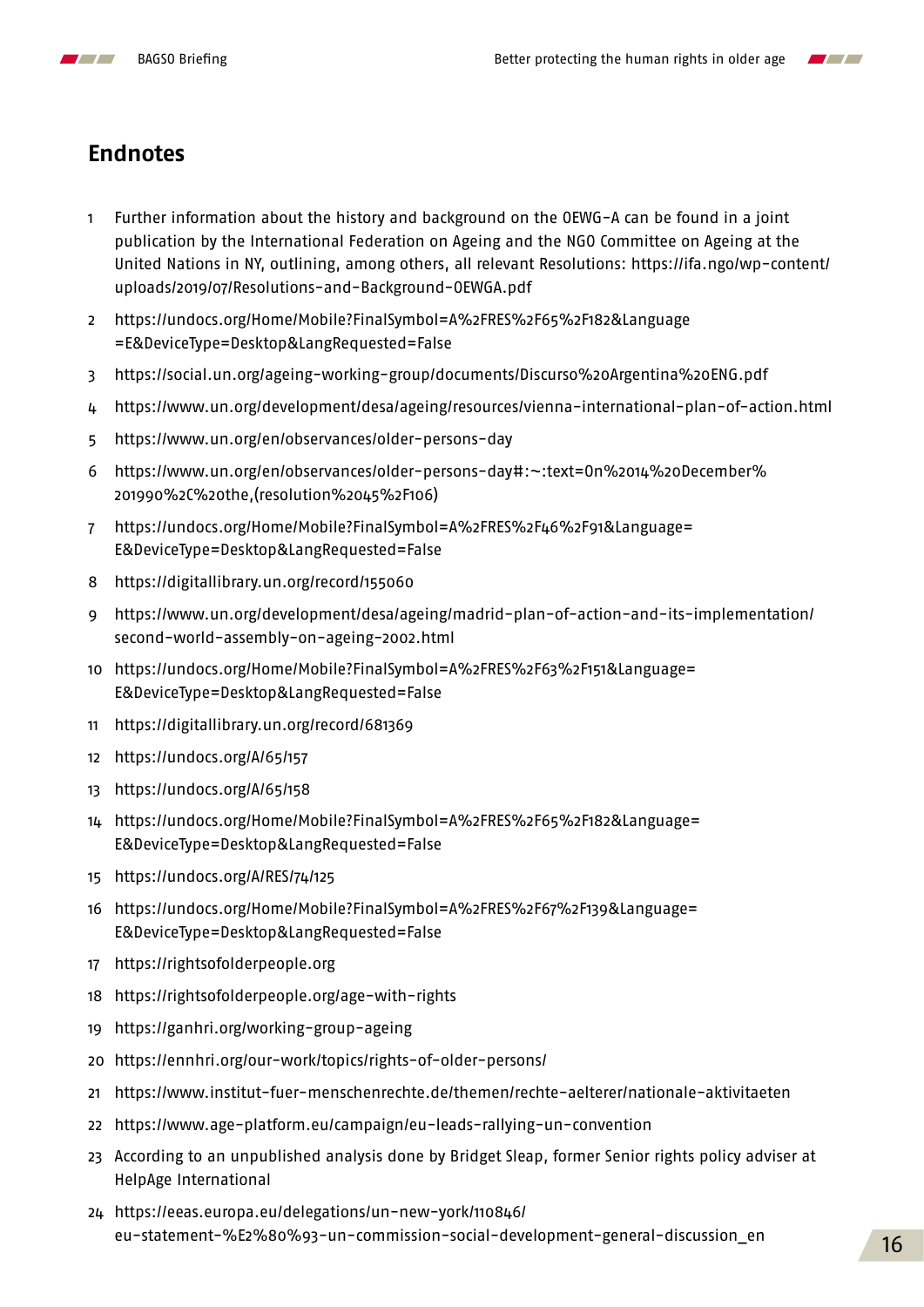<span id="page-16-0"></span>

- The Group is comprised of Argentina, Bolivia, Brazil, Chile, Colombia, Costa Rica, the Dominican Republic, Ecuador, El Salvador, Guatemala, Honduras, Indonesia, Kenya, Malaysia, Mexico, Panama, Paraguay, Peru, Philippines, Qatar, Slovenia, South Africa, Trinidad and Tobago, Turkey and Uruguay.
- [https://social.un.org/ageing-working-group/documents/eleventh/REGIONAL%20GROUPS/Chile%20](https://social.un.org/ageing-working-group/documents/eleventh/REGIONAL%20GROUPS/Chile%20(E)%20OBO%20Friends%20of%20Older%20Persons.pdf) [\(E\)%20OBO%20Friends%20of%20Older%20Persons.pdf](https://social.un.org/ageing-working-group/documents/eleventh/REGIONAL%20GROUPS/Chile%20(E)%20OBO%20Friends%20of%20Older%20Persons.pdf)
- [https://social.un.org/ageing-working-group/intersessional\\_events.shtml](https://social.un.org/ageing-working-group/intersessional_events.shtml)
- [https://www.bmfsfj.de/resource/blob/162666/a4a428633a89b17143b27377cc6c0835/en](https://www.bmfsfj.de/resource/blob/162666/a4a428633a89b17143b27377cc6c0835/en-documentation-eu-ageing2020-data.pdf)[documentation-eu-ageing2020-data.pdf](https://www.bmfsfj.de/resource/blob/162666/a4a428633a89b17143b27377cc6c0835/en-documentation-eu-ageing2020-data.pdf)
- [https://www.consilium.europa.eu/en/press/press-releases/2020/10/12/improving-the-well](https://www.consilium.europa.eu/en/press/press-releases/2020/10/12/improving-the-well-being-of-older-persons-in-the-era-of-digitalisation-council-adopts-conclusions)[being-of-older-persons-in-the-era-of-digitalisation-council-adopts-conclusions](https://www.consilium.europa.eu/en/press/press-releases/2020/10/12/improving-the-well-being-of-older-persons-in-the-era-of-digitalisation-council-adopts-conclusions)
- <https://www.decadeofhealthyageing.org>
- <https://www.who.int/publications/i/item/9789240016866>
- [https://www.oas.org/en/sla/dil/inter\\_american\\_treaties\\_a-70\\_human\\_rights\\_older\\_persons.asp](https://www.oas.org/en/sla/dil/inter_american_treaties_a-70_human_rights_older_persons.asp)
- [https://au.int/en/treaties/protocol-african-charter-human-and-peoples-rights-rights](https://au.int/en/treaties/protocol-african-charter-human-and-peoples-rights-rights-older-persons)[older-persons](https://au.int/en/treaties/protocol-african-charter-human-and-peoples-rights-rights-older-persons)
- <https://www.coe.int/en/web/european-social-charter/article-23>
- <https://unsdg.un.org/resources/policy-brief-impact-covid-19-older-persons>
- [https://ifa.ngo/wp-content/uploads/2020/05/Statement-of-Support-to-the-UN-Secretary-Generals-](https://ifa.ngo/wp-content/uploads/2020/05/Statement-of-Support-to-the-UN-Secretary-Generals-Policy-)[Policy-Brief-on-The-Impact-of-COVID-19-on-Older-Persons.pdf](https://ifa.ngo/wp-content/uploads/2020/05/Statement-of-Support-to-the-UN-Secretary-Generals-Policy-)
- <https://www.ohchr.org/en/hr-bodies/upr/upr-main>
- [https://upr-info-database.uwazi.io/#\\_blank](https://upr-info-database.uwazi.io/#_blank)
- <https://www.ohchr.org/en/special-procedures/ie-older-persons/about-mandate>
- [https://www.ohchr.org/en/documents/reports/](https://www.ohchr.org/en/documents/reports/ahrc4132-report-technical-cooperation-and-capacity-building-regarding-human) [ahrc4132-report-technical-cooperation-and-capacity-building-regarding-human](https://www.ohchr.org/en/documents/reports/ahrc4132-report-technical-cooperation-and-capacity-building-regarding-human)
- [https://www.ohchr.org/en/documents/reports/](https://www.ohchr.org/en/documents/reports/ahrc4746-analytical-study-promotion-and-protection-rights-older-persons-context) [ahrc4746-analytical-study-promotion-and-protection-rights-older-persons-context](https://www.ohchr.org/en/documents/reports/ahrc4746-analytical-study-promotion-and-protection-rights-older-persons-context)
- [https://undocs.org/Home/Mobile?FinalSymbol=A%2FHRC%2F49%2F61&Language=](https://undocs.org/Home/Mobile?FinalSymbol=A%2FHRC%2F49%2F61&Language=E&DeviceType=Desktop&LangReque) [E&DeviceType=Desktop&LangRequested=False](https://undocs.org/Home/Mobile?FinalSymbol=A%2FHRC%2F49%2F61&Language=E&DeviceType=Desktop&LangReque)
- [https://undocs.org/Home/Mobile?FinalSymbol=A%2FHRC%2FRES%2F48%2F3&Language=](https://undocs.org/Home/Mobile?FinalSymbol=A%2FHRC%2FRES%2F48%2F3&Language=E&DeviceType=Desktop&LangRequested=False) [E&DeviceType=Desktop&LangRequested=False](https://undocs.org/Home/Mobile?FinalSymbol=A%2FHRC%2FRES%2F48%2F3&Language=E&DeviceType=Desktop&LangRequested=False)
- [https://www.ohchr.org/en/documents/thematic-reports/](https://www.ohchr.org/en/documents/thematic-reports/ahrc4853-report-ageism-and-age-discrimination) [ahrc4853-report-ageism-and-age-discrimination](https://www.ohchr.org/en/documents/thematic-reports/ahrc4853-report-ageism-and-age-discrimination)
- <https://unsdg.un.org/resources/policy-brief-impact-covid-19-older-persons>
- [https://social.un.org/ageing-working-group/documents/eleventh/OHCHR%20HROP%20working%](https://social.un.org/ageing-working-group/documents/eleventh/OHCHR%20HROP%20working%20paper%2022%20Mar%202021.pdf) [20paper%2022%20Mar%202021.pdf](https://social.un.org/ageing-working-group/documents/eleventh/OHCHR%20HROP%20working%20paper%2022%20Mar%202021.pdf)
- [https://undocs.org/Home/Mobile?FinalSymbol=A%2FHRC%2F49%2F70&Language=](https://undocs.org/Home/Mobile?FinalSymbol=A%2FHRC%2F49%2F70&Language=E&DeviceType=Desktop&LangReque) [E&DeviceType=Desktop&LangRequested=False](https://undocs.org/Home/Mobile?FinalSymbol=A%2FHRC%2F49%2F70&Language=E&DeviceType=Desktop&LangReque)